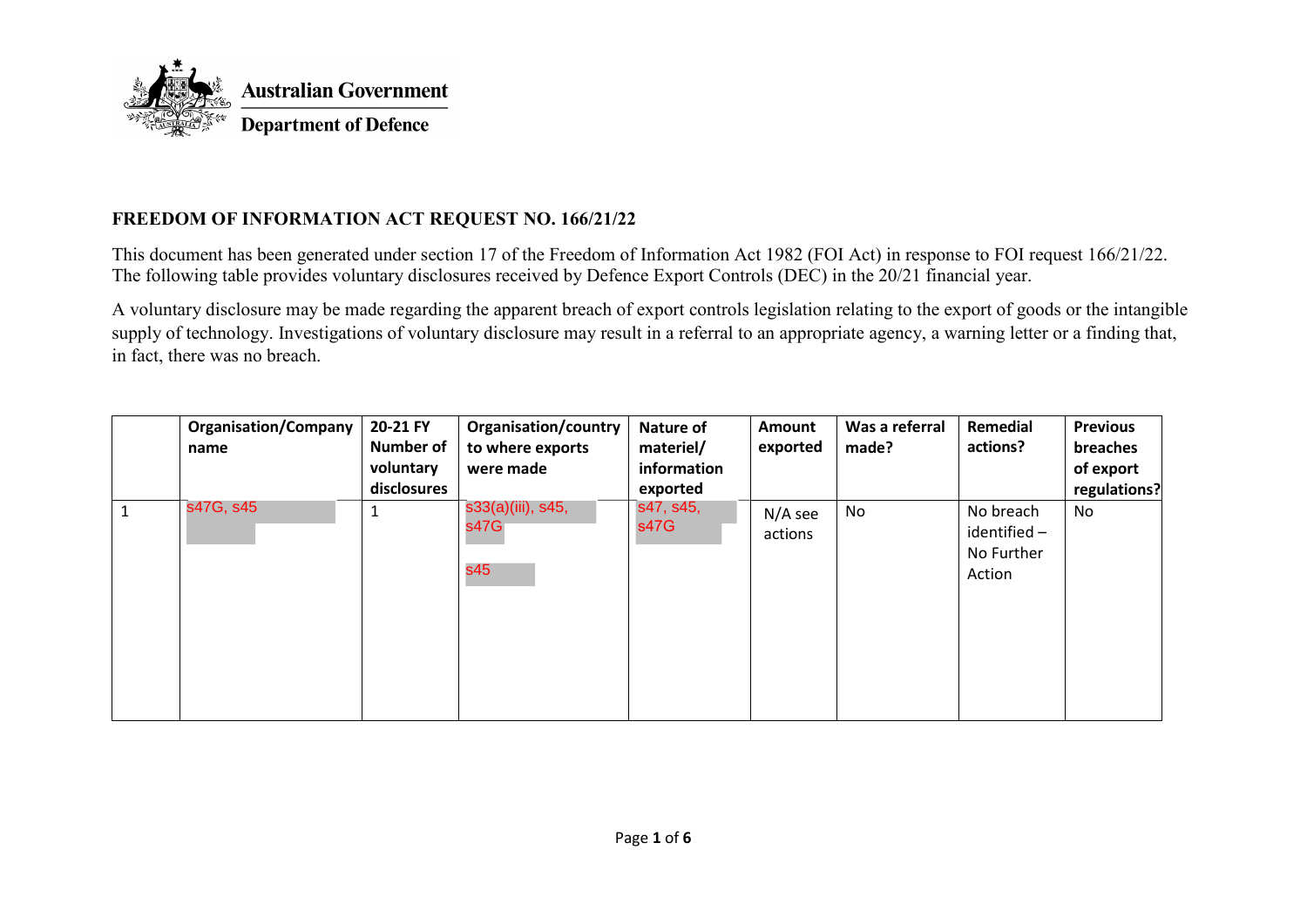

**Australian Government** 

## **Department of Defence**

| $\overline{2}$ | s47G, s45 | $\mathbf{3}$ | Not applicable. Nil<br>exports. | Nil                                  | Nil                 | Yes                | No export<br>controls<br>breach<br>identified. No<br>further<br>action | Yes |
|----------------|-----------|--------------|---------------------------------|--------------------------------------|---------------------|--------------------|------------------------------------------------------------------------|-----|
| $\overline{3}$ | s47G, s45 | $\mathbf 1$  | s47G, s45<br>s45                | Technology<br>(intangible<br>supply) | $\mathbf{1}$        | N/A see<br>actions | No export<br>controls<br>breach<br>identified.<br>No further<br>action | No  |
| $\overline{4}$ | s47G, s45 | $\mathbf 1$  | s45                             | Military and<br>commercial<br>goods  | To be<br>determined | No                 | No. Under<br>assessment                                                | No  |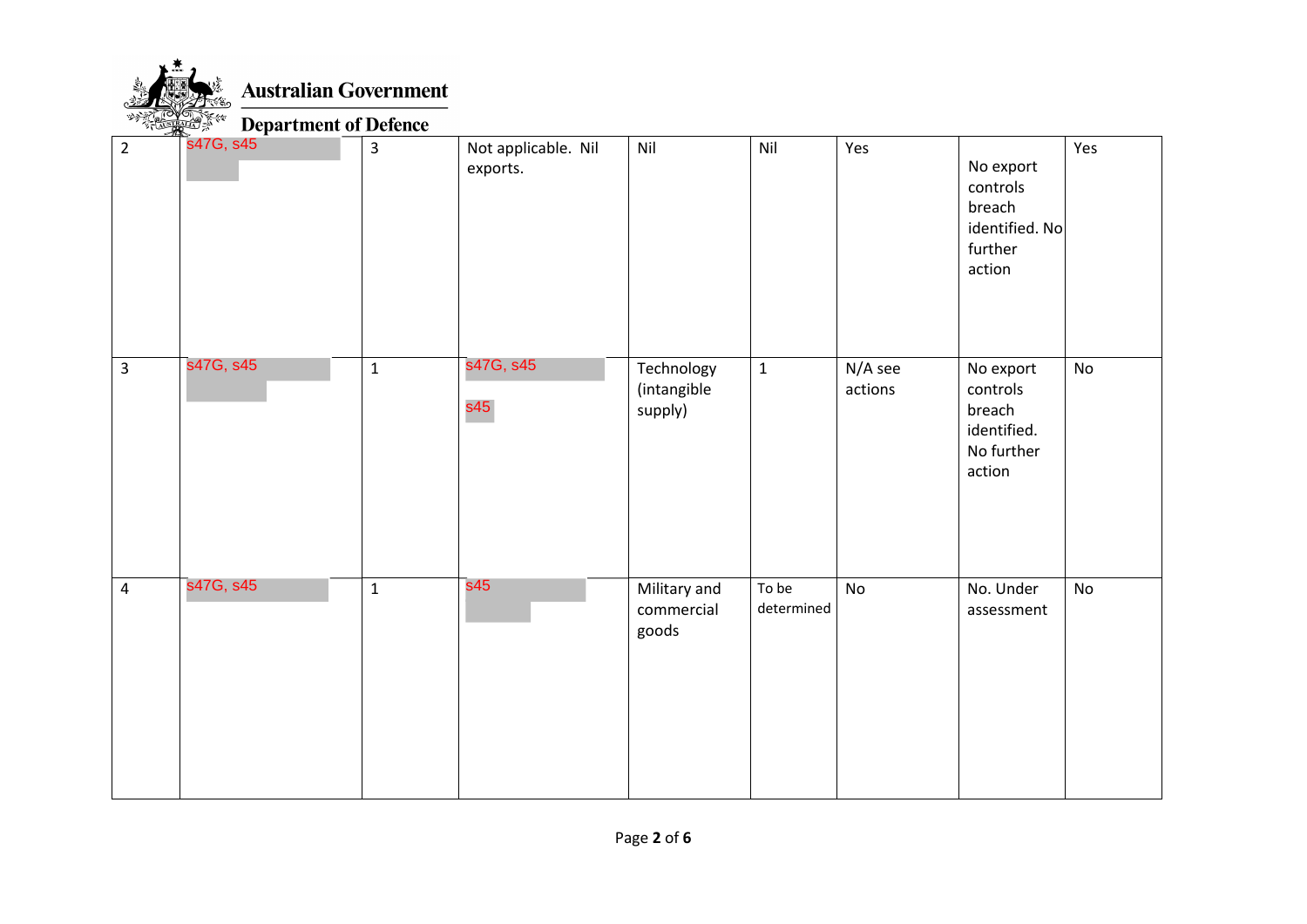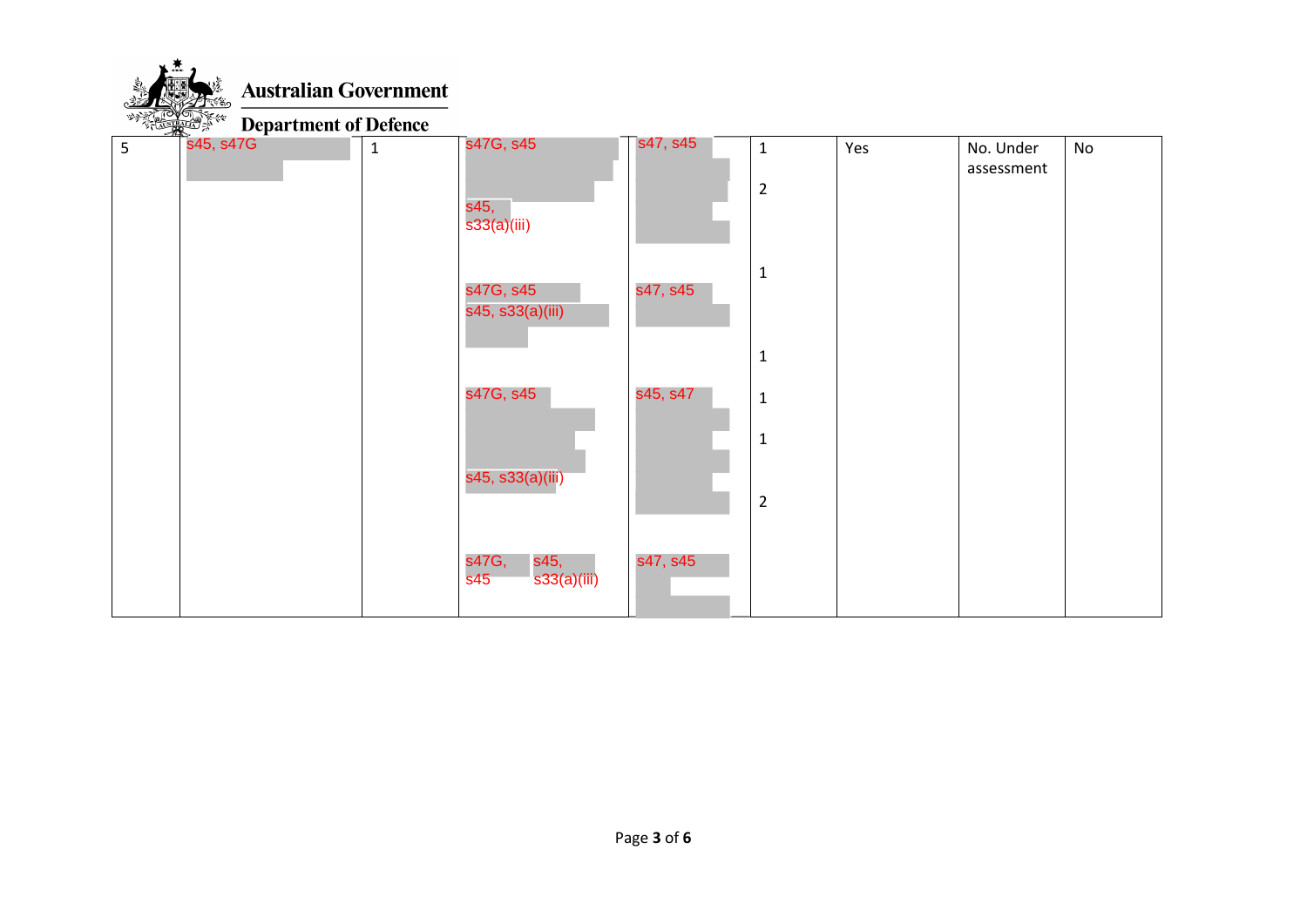**Australian Government** 

**Department of Defence**  $\leftrightarrow$ 

| 6              | <b>S47G, s45</b><br>$\overline{\phantom{a}}$ | $\mathbf 1$  | s47G, s45<br>s45                                                         | Data<br>(intangible<br>supply) | 1 email | No                           | No. Under<br>assessment | Yes |
|----------------|----------------------------------------------|--------------|--------------------------------------------------------------------------|--------------------------------|---------|------------------------------|-------------------------|-----|
| $\overline{7}$ | s47G, s45                                    | $\mathbf{1}$ | s47G, s47<br>s45<br>s45, s33(a)(iii)                                     | s45, s47G                      | 30      | $\mathsf{No}$                | No. Under<br>assessment | Yes |
| 8              | s47G, s45                                    | $\mathbf 1$  | s45,<br>$\overline{\textsf{8}47\textsf{G}}, \textsf{8}45$<br>s33(a)(iii) | s47, s45,                      | 1 email | $\operatorname{\mathsf{No}}$ | No. Under<br>assessment | Yes |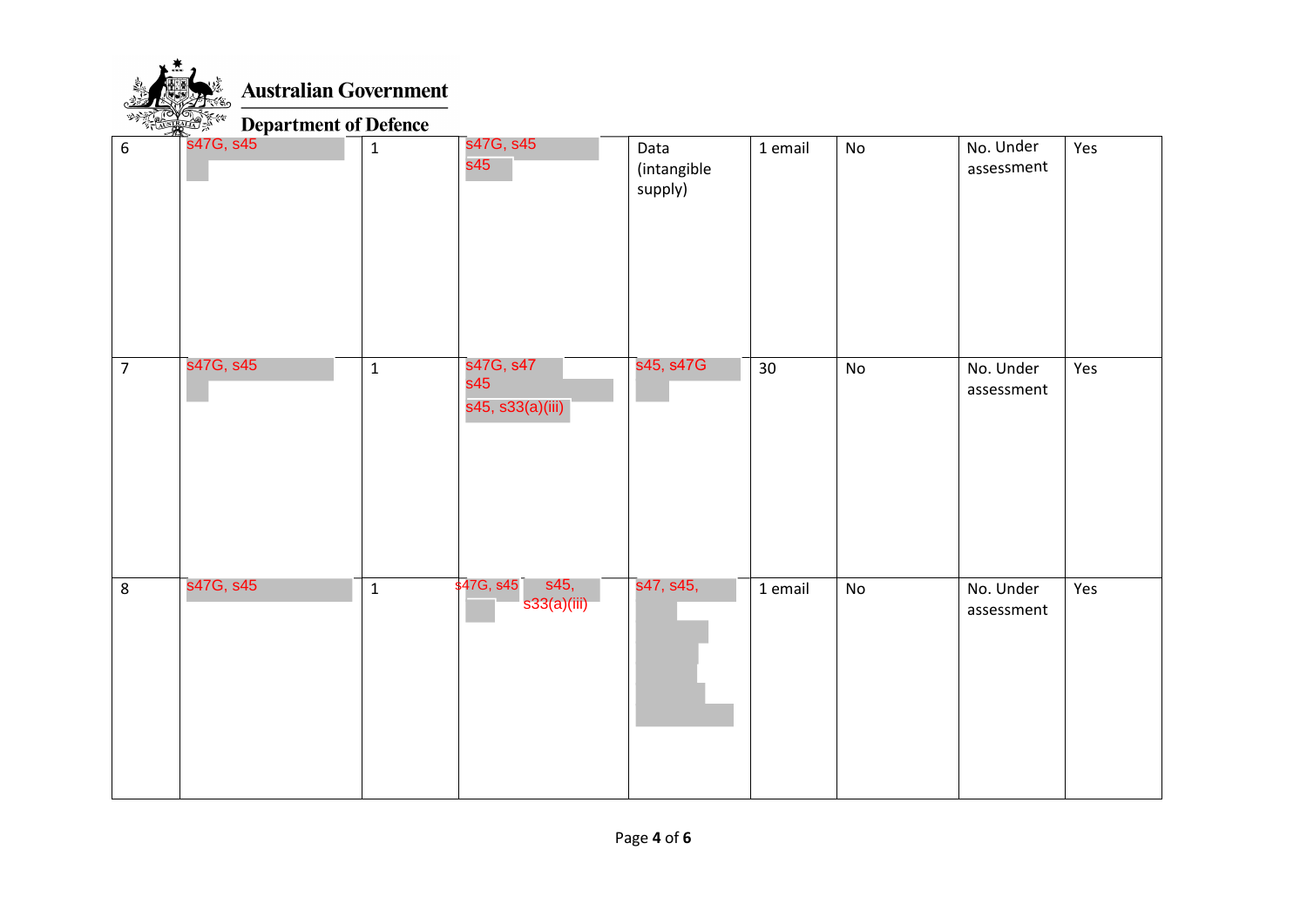

| 10 | s47G, s45 | $\mathbf 1$ | s45<br>s47G, s45 | s47, s45,<br>s47G | $\overline{2}$      | $\mathsf{No}$ | No. Under<br>assessment | no |
|----|-----------|-------------|------------------|-------------------|---------------------|---------------|-------------------------|----|
| 11 | s47G, s45 | $\mathbf 1$ | s45, s33(a)(iii) | s45, s47G         | To be<br>determined | No            | No. Under<br>assessment | No |

No further

No

action